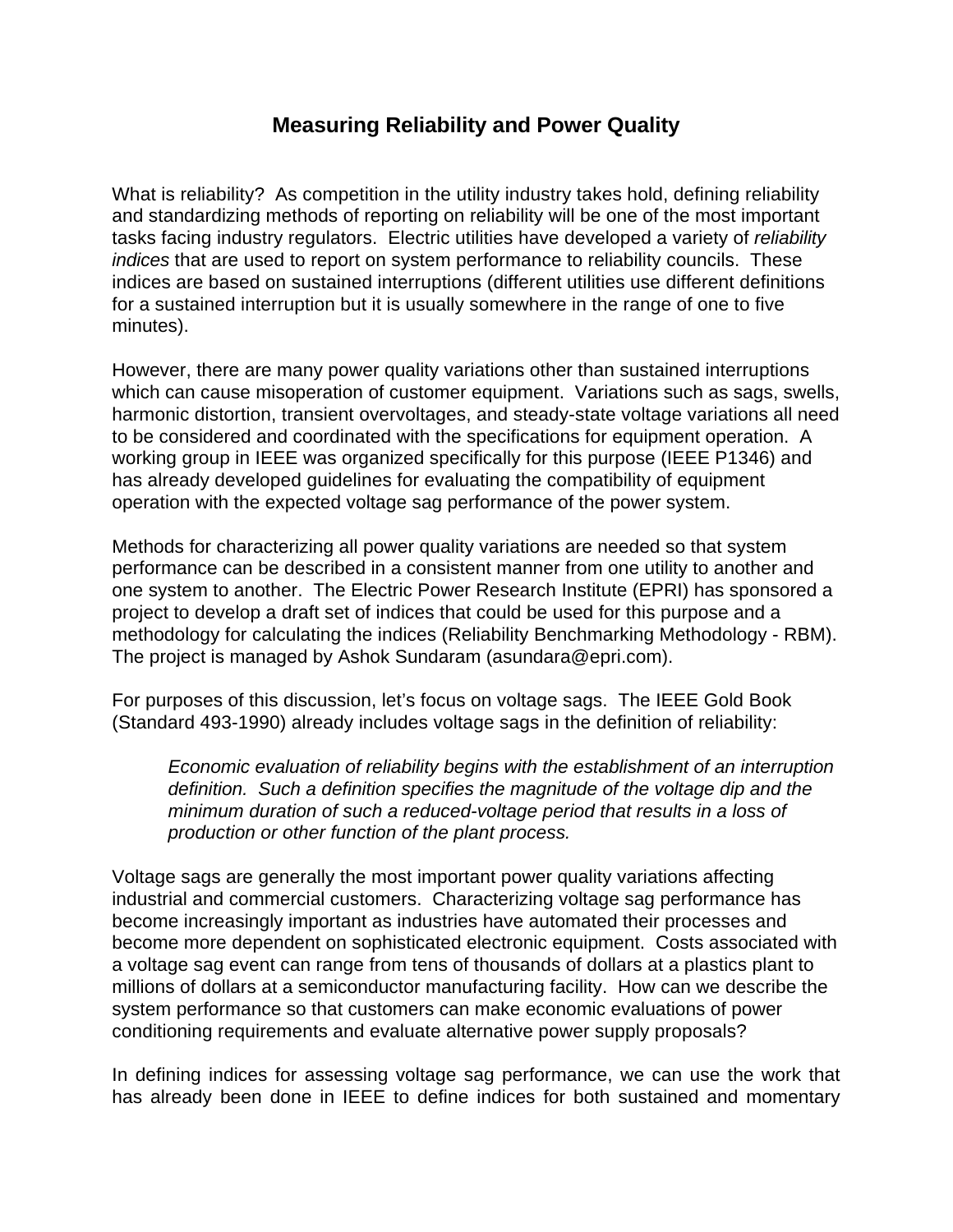interruption performance. These indices have been used by utilities for years, although they are not yet standardized by the IEEE. They are included in the proposed IEEE Standard P1366 which should go to ballot by the end of 1996. We should also work to coordinate the definitions used for these indices with the definitions in IEEE Standard 1159-1995*, Recommended Practice on Monitoring Electric Power Quality.* A sustained interruption is defined as a reduction in the rms voltage to less than 10% of nominal voltage for longer than 1 minute. P1366 uses 5 minutes for this definition.

The most basic index for voltage sag performance is described below. It provides the basis for most of the other indices as well.

## *System Average RMS (Variation) Frequency IndexVoltage (SARFIx)*

*SARFIx* represents the average number of *specified* short-duration rms variation measurement events that occurred over the monitoring period per customer served from the assessed system. For *SARFIx*, the specified disturbances are those rms variations with a voltage magnitude less than *x* for voltage drops or a magnitude greater than *x* for voltage increases. *SARFIx* is defined by:

$$
SARFI_x = \frac{\sum N_i}{N_T} \tag{1}
$$

where

 $X \equiv$  rms voltage threshold; possible values - 140, 120, 110, 90, 80, 70, 50, and 10  $N_i$  ≡ number of customers experiencing voltage deviations with magnitudes above *X* % for  $X > 100$  or below *X* % for  $X < 100$  due to measurement event *i*  $N_T$  ≡ number of customers served from the section of the system to be assessed

*SARFI*<sub>*x*</sub> is calculated in a similar manner as the System Average Interruption Frequency Index (SAIFI) value that many utilities have calculated for years. The two indices are, however, quite different. *SARFIX* assesses system performance with regard to shortduration rms variations, whereas, SAIFI assesses only sustained interruptions. *SARFI*<sub>*X*</sub> can be used to assess the frequency of occurrence of sags, swells, and short-duration interruptions. Furthermore, the inclusion of the index threshold value, *x*, provides a means for assessing sags and swells of varying magnitudes. For example, *SARFI70* represents the average number of sags below 70% experienced by the average customer served from the assessed system.

SARFI can be broken down into sub-indices by the causes of the events or by the durations of the events. For instance, it may be useful to define an index related to voltage sags that are caused by lightning-induced faults. Indices have been defined for subcategories associated with instantaneous, momentary, and temporary voltage sags, as defined in IEEE 1159.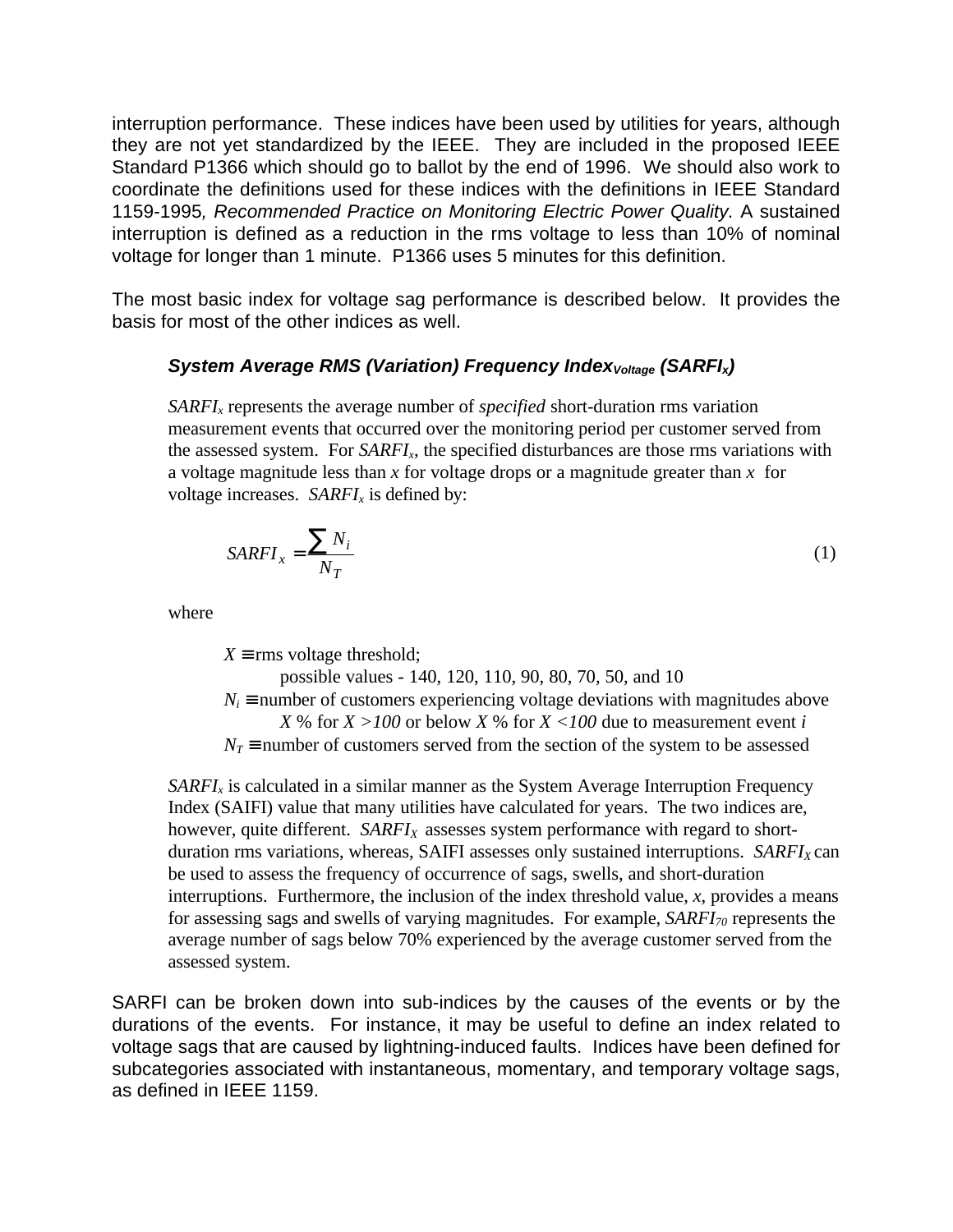It is also useful to introduce the concept of aggregated events. Multiple voltage sags often occur together due to reclosing operations of breakers and characteristics of distribution faults. Once a customer process is impacted by a voltage sag, the subsequent sags are often less important. To account for this effect, a new index, the *System Average RMS (Variation) Aggregate Event Frequency Index (SARAEFIx)* is calculated. This index is similar to SARFI except that there is only one count for multiple sags within a one minute period (aggregation period).

These indices can be estimated based on historical fault performance of transmission and distribution lines but system monitoring is required for accurate assessment of performance at specific system locations. Many utilities (Consolidated Edison, United Illuminating, Northeast Utilities, San Diego Gas & Electric, TVA, Entergy, Baltimore Gas & Electric) have already installed extensive monitoring systems to help characterize system performance on a continuous basis. Detroit Edison and Consumers Power have installed monitoring systems to track performance at specific customers (automotive plants) as part of the contractual requirements associated with serving these customers. These types of monitoring systems will be described in more detail in the next issue of Power Quality Assurance which will be dedicated to the topic of measuring power quality.

The information obtained using these indices can be valuable for many different purposes. Marek Waclawiak from United Illuminating (UI) described some of the applications already in place at UI. UI commercial and industrial customers consider PQ as the second highest service priority. UI found that the customer concerns were based on a perception of poor PQ rather than quantified assessment. In response to this perception, UI has installed power quality monitoring at 92% of their distribution substations and will have all the substations monitored by the end of this quarter. Data from the monitoring is available in real time to customer engineers, protection engineers, and operations engineers through the UI network. The data is used to calculate performance indices that become part of monthly and quarterly reports. SARFI is included as one of UI's company performance drivers along with SAIFI, SAIDI, and CAIDI (interruption-based indices). SARFI-based ranking of substations is used for prioritizing expansion and maintenance. If  $SARFI<sub>90</sub>$  exceeds specified thresholds in any period, a PQ investigation is recommended. In the future, steady state performance indices (voltage regulation, unbalance, harmonics) will also be included.

Other utilities already using the voltage sag indices to track system performance include Baltimore Gas & Electric and San Diego Gas & Electric.

We are in for a period of rapid change. Electric utilities need to take a customer focus in everything they do if they are going to survive in the deregulated world. Characterizing system performance in a manner that relates to the impacts on customer equipment is one good example.